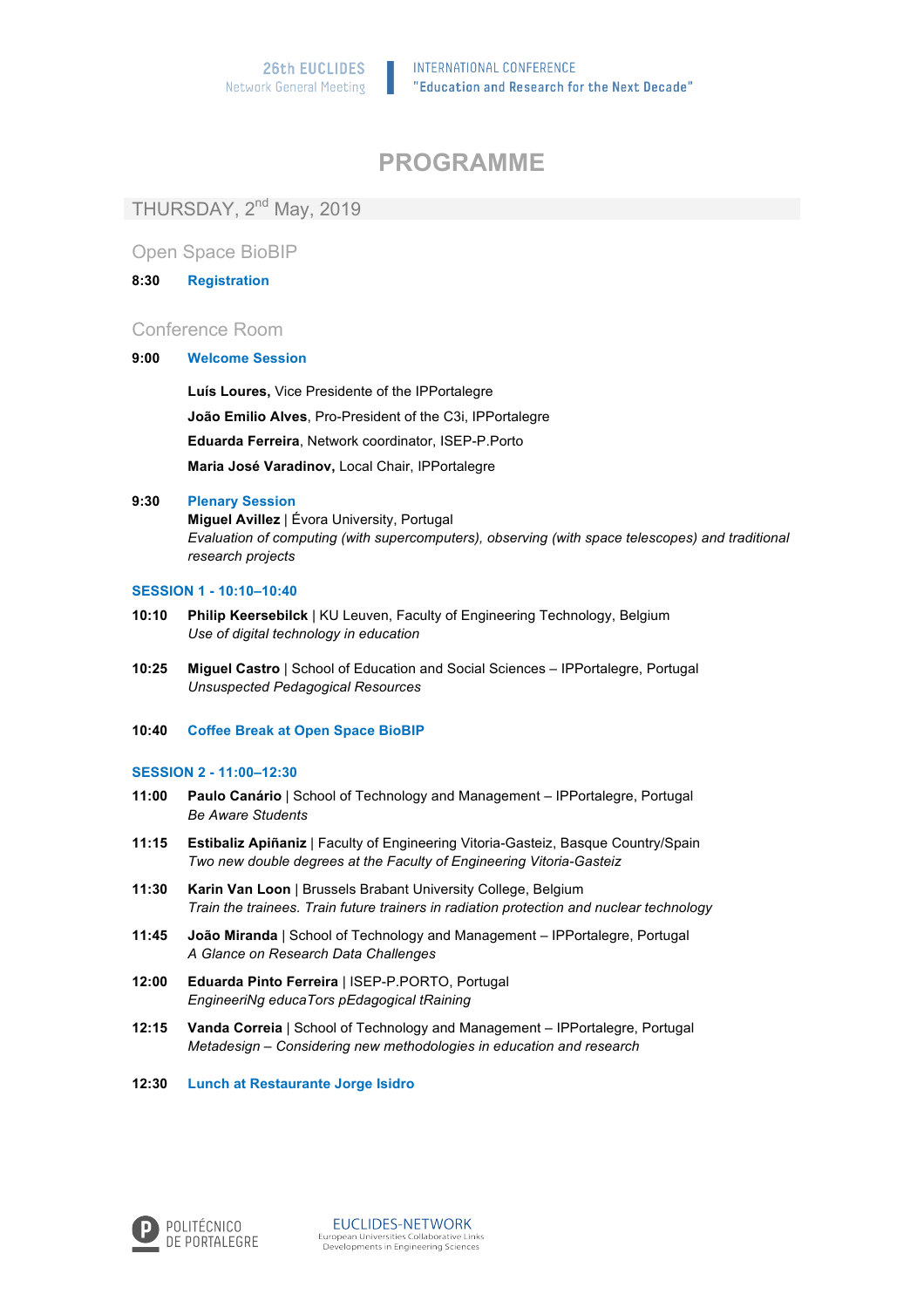## Conference Room

#### **SESSION 3 - 14:15–15:45**

- **14:15 Cristina Dias** | School of Technology and Management IPPortalegre, Portugal *Adjustment of a single model for symmetric matrices*
- **14:30 Nuno Brites** | CIMA- University of Évora, Portugal *Sustainable fishing policies in random environments*
- **14:45 Paulo Canário** | School of Technology and Management IPPortalegre, Portugal *3Economy+*
- **15:00 Fernanda Policarpo** | School of Technology and Management IPPortalegre, Portugal *How To Teach Entrepreneurship A Methodology of Teaching*
- **15:15 João Miranda** | School of Technology and Management IPPortalegre, Portugal *Higher Education and the Knowledge Triangle: What About the Employability in the Digital Era?*
- **15:30 Maria Varadinov** | School of Technology and Management IPPortalegre, Portugal *Stakeholders for Pharmaceutical Supply Chains Within the COST Action "Medicines Shortages" (CA15105)*

## Open Space BioBIP

## **POSTER SESSION - 15:45–16:00**

- *BE Aware STudent (BEAST) teachers' academy*  **Maria Varadinov** | School of Technology and Management – IPPortalegre, Portugal
- *A note on the commutativity in models with orthogonal block structure* **Carla Santos** | Department of Mathematics and *Physical* Sciences – IPBeja, Portugal
- *Inference to perform a series of Studies* **Cristina Dias** | School of Technology and *Management* – IPPortalegre, Portugal
- *Mutual fund and risk investor/Evaluation* **João Romacho** | School of Technology and Management – IPPortalegre, Portugal
- *The CV Guidelines from the 3Economy+* **Paulo Canário** | School of Technology and *Management* – IPPortalegre, Portugal

*A importância da arte terapia na intervenção de alunos com Perturbação de Hiperatividade com Défice de Atenção*

**Ana Cordeiro** | Agrarian Superior School of Elvas – IPPortalegre, Portugal

*High performance computing training. Advancing science and increasing the competitiveness of SMEs by using supercomputer facilities*

**Miguel Avillez** | Évora University, Portugal

*Reasoning about data: a focus on graphing* **Carla Santos** | Department of Mathematics and Physical Sciences – IPBeja, Portugal

*Adaptation of Higher Education to the Digital Generation Submitted Project* **Maria Varadinov** | School of Technology and Management – IPPortalegre, Portugal

*Education for Sustainability. A contribution from design methods* **Vanda Correia** | School of Technology and Management – IPPortalegre, Portugal

- **16:00 Coffee Break at Open Space BioBIP**
- **16:30 City tour**
- **18:00 Departure to Marvão and tour at the village**
- **20:30 Social dinner at Varanda do Alentejo Restaurant**



**EUCLIDES-NETWORK**